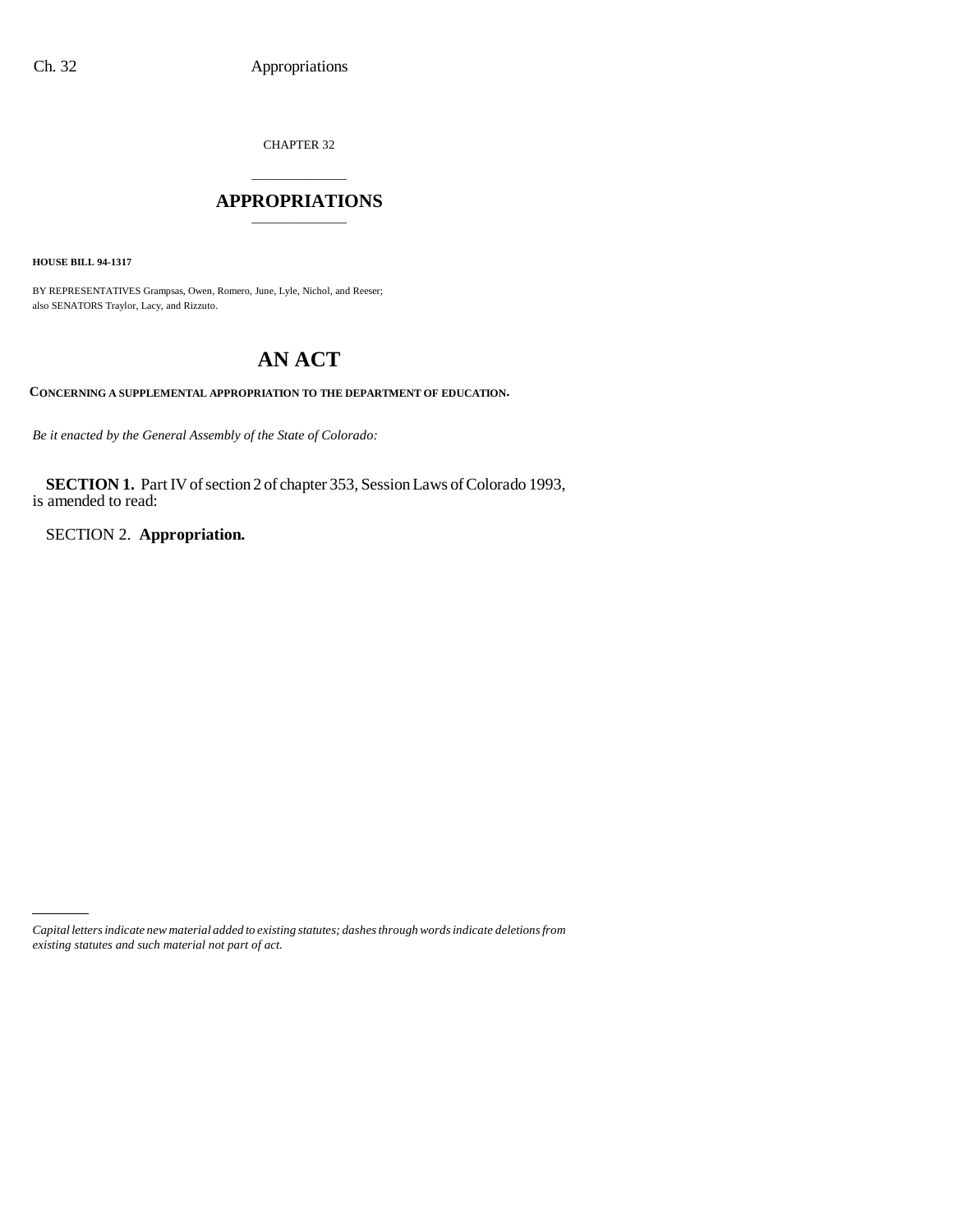|                   |              |                |                | <b>APPROPRIATION FROM</b> |               |   |                |
|-------------------|--------------|----------------|----------------|---------------------------|---------------|---|----------------|
| <b>ITEM &amp;</b> | <b>TOTAL</b> | <b>GENERAL</b> | <b>GENERAL</b> | <b>CASH</b>               | <b>CASH</b>   |   | <b>FEDERAL</b> |
| <b>SUBTOTAL</b>   |              | <b>FUND</b>    | <b>FUND</b>    | <b>FUNDS</b>              | <b>FUNDS</b>  |   | <b>FUNDS</b>   |
|                   |              |                | <b>EXEMPT</b>  |                           | <b>EXEMPT</b> | ¢ |                |

**PART IV DEPARTMENT OF EDUCATION**

# **(1) DEPARTMENT AND LIBRARY ADMINISTRATION 13, 14**

| Administration <sup>14a</sup> | 5,575,946 | 4,560,651 | 442,346 **               | $572,949$ $(T)^{b}$    |
|-------------------------------|-----------|-----------|--------------------------|------------------------|
|                               | 5,576,406 | 4,561,111 | 70,779 <sup>a</sup>      | 944,516 $(T)^{b}$      |
| <b>Administration Travel</b>  |           |           |                          |                        |
| <b>Expenses</b>               | 98,917    | 98,917    |                          |                        |
| Anniversary Increases and     |           |           |                          |                        |
| <b>Shift Differential</b>     | 89,880    | 85,875    | 4,005 $\degree$          |                        |
| Office of Professional        |           |           |                          |                        |
| Services                      | 1,386,936 |           | 1,386,936                |                        |
|                               | 1,441,851 |           | $1,441,851$ <sup>c</sup> |                        |
| Office of Professional        |           |           |                          |                        |
| Services Travel               | 19,760    |           | 19,760 <sup>c</sup>      |                        |
| <b>Expenses</b>               |           |           |                          |                        |
| <b>Alternative Teacher</b>    |           |           |                          |                        |
| Certification                 | 150,000   |           |                          | $150,000$ <sup>d</sup> |
| Telecommunications            |           |           |                          |                        |
| Program                       | 92,118    | 92,118    |                          |                        |
| Telecommunications            |           |           |                          |                        |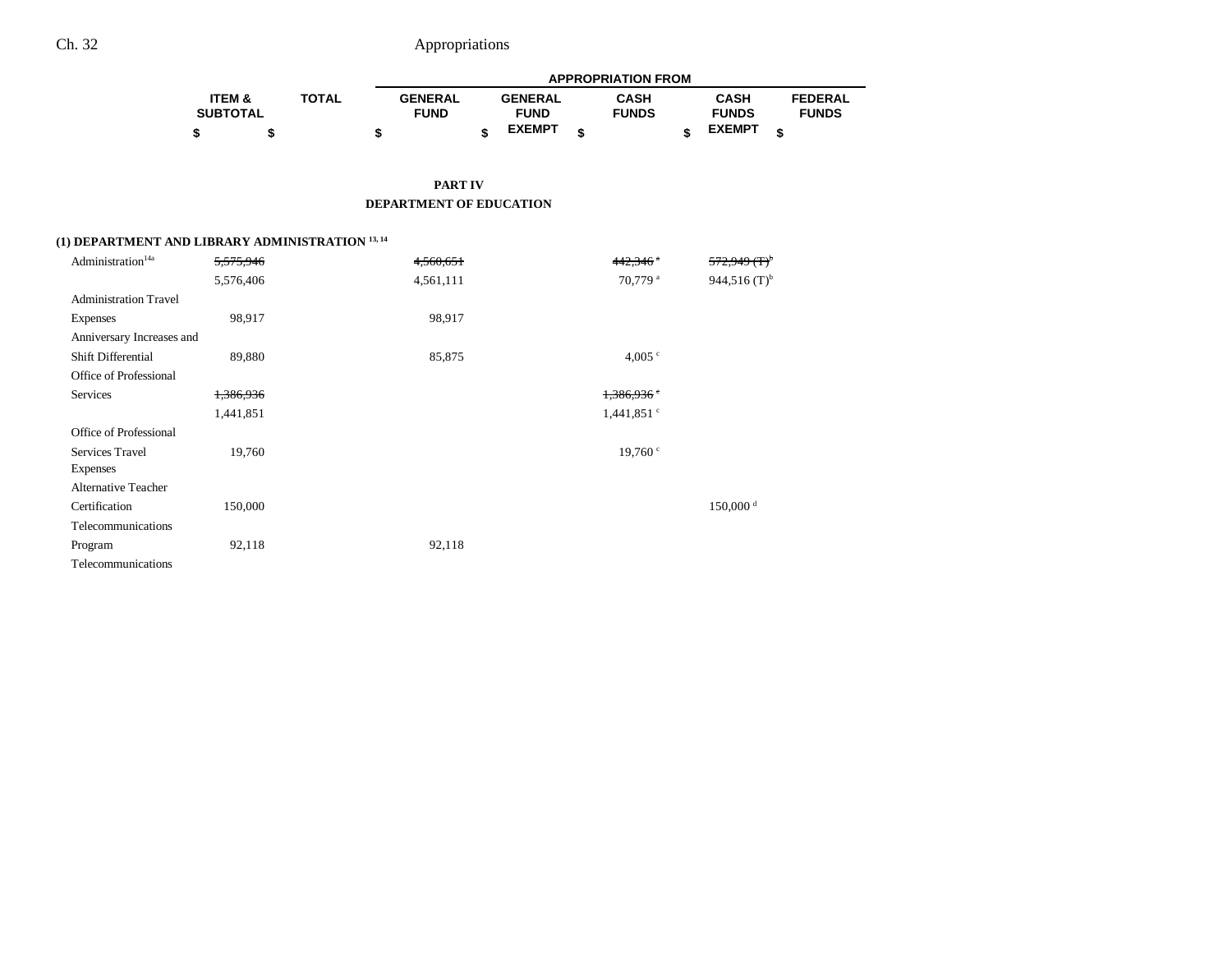| 4,952                       |           | 4,952   |                       |            |
|-----------------------------|-----------|---------|-----------------------|------------|
| 63,899                      |           | 63,899  |                       |            |
| 5,000                       |           |         |                       | 5,000 °    |
| Library for the Blind and   |           |         |                       |            |
| the Physically Handicapped, |           |         |                       |            |
|                             |           |         |                       |            |
| 130,000                     |           | 130,000 |                       |            |
| 65,000                      |           | 65,000  |                       |            |
|                             |           |         |                       |            |
| 319,790                     |           | 140,708 | $22,385$ <sup>c</sup> | 156,697    |
| 329,240                     |           | 144,866 | 23,046°               | 161,328    |
|                             |           |         |                       |            |
| 50,000                      |           |         |                       | 50,000 $f$ |
|                             | 7,987,198 |         |                       |            |
|                             | 7,987,023 |         |                       |            |
|                             |           |         |                       |            |

<sup>a</sup> Of this amount, \$121,682(T) shall be from indirect cost recoveries, \$35,299 shall be from the Teacher Certification Cash Fund, \$35,480(T) AND \$35,480 shall be from the Public School Income Fund pursuant to Section 22-2-112(1)(i), C.R.S., \$54,962(T) shall be from the Division of Wildlife, \$9,000(T) shall be from the General Education

Development Program appropriated in Sponsored Programs, \$61,232(T) shall be from the Equalization Program of the School Finance Act, and \$124,691(T) shall be from the

School Transportation Act. SECTION 22-2-112 (1) (i), C.R.S.

<sup>b</sup> This amount shall be from federal indirect cost recoveries. OF THIS AMOUNT, \$694,631 SHALL BE FROM INDIRECT COST RECOVERIES, \$54,962 SHALL BE FROM THE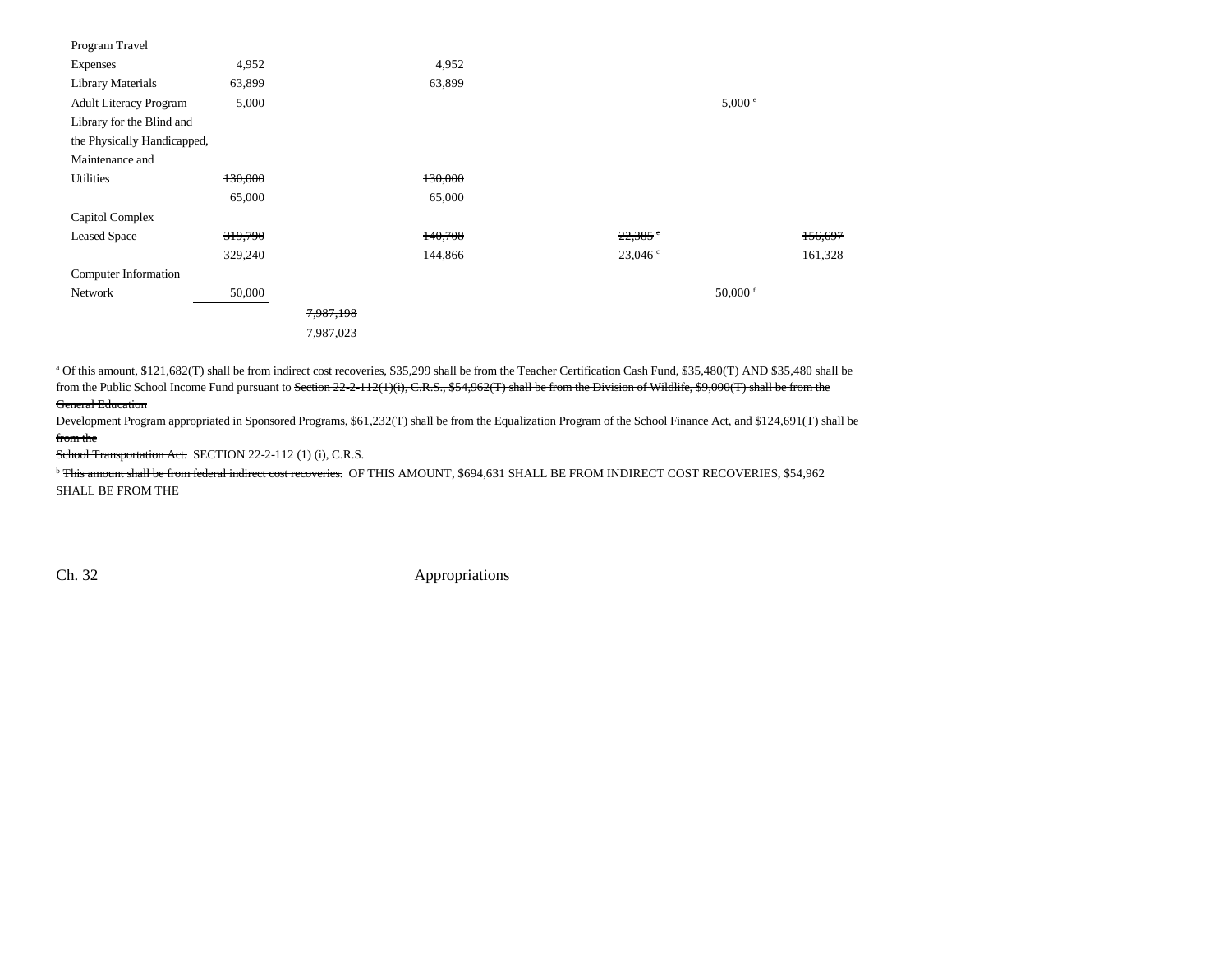|                 |              |                |                | <b>APPROPRIATION FROM</b> |               |                |
|-----------------|--------------|----------------|----------------|---------------------------|---------------|----------------|
| ITEM &          | <b>TOTAL</b> | <b>GENERAL</b> | <b>GENERAL</b> | <b>CASH</b>               | <b>CASH</b>   | <b>FEDERAL</b> |
| <b>SUBTOTAL</b> |              | <b>FUND</b>    | <b>FUND</b>    | <b>FUNDS</b>              | <b>FUNDS</b>  | <b>FUNDS</b>   |
|                 |              |                | <b>EXEMPT</b>  |                           | <b>EXEMPT</b> |                |

DIVISION OF WILDLIFE, \$9,000 SHALL BE FROM THE GENERAL EDUCATION DEVELOPMENT PROGRAM APPROPRIATED IN SPONSORED PROGRAMS, \$61,232 SHALL BE FROM THE EQUALIZATION PROGRAM APPROPRIATION, AND \$124,691 SHALL BE FROM THE PUBLIC SCHOOL TRANSPORTATION APPROPRIATION.

c These amounts shall be from the Teacher Certification Cash Fund.

d This amount shall be from the Minority Alternative Teacher Fund which is comprised of grants and donations.

e This amount shall be from the Adult Literacy Cash Fund which is comprised of grants and donations.

f This amount shall be from grants and donations.

### **(2) DISTRIBUTIONS**

| <b>Regional Systems</b>    | 1.619.936            |  |
|----------------------------|----------------------|--|
| Colorado Reference         |                      |  |
| Center                     | 1.092.792            |  |
| Interlibrary Loan          | 162,006              |  |
| <b>County Equalization</b> | 134,114              |  |
| <b>Emeritus Retirement</b> | 580,000              |  |
| Boards of Cooperative      |                      |  |
| Services                   | 170,000              |  |
| Special Contingency        |                      |  |
| Reserve                    | <del>7.978,941</del> |  |
|                            | 10.897.805           |  |
| Public Schools of          |                      |  |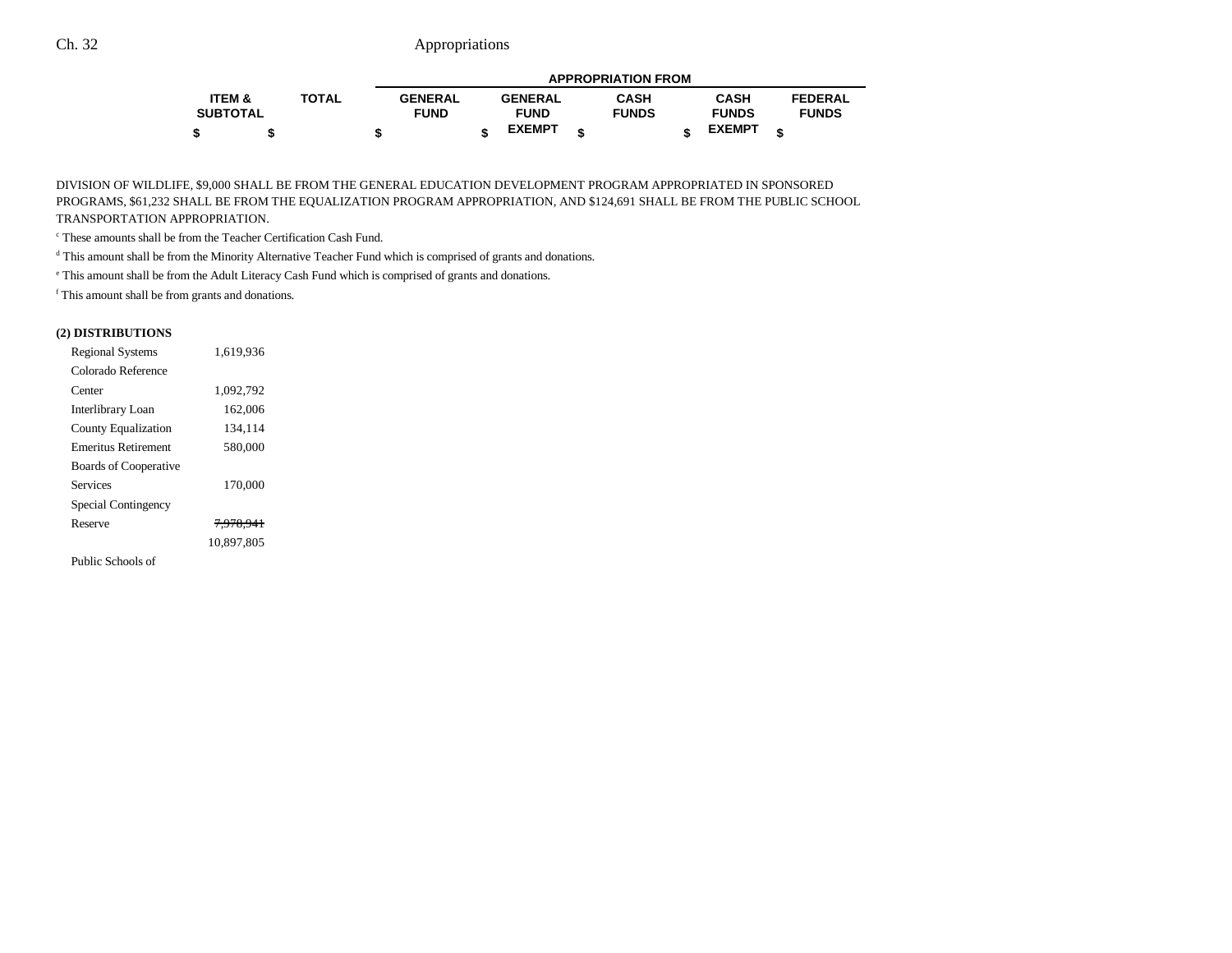| Choice               | 300,000 |            |            |                            |
|----------------------|---------|------------|------------|----------------------------|
| Comprehensive Health |         |            |            |                            |
| Education            | 300,000 |            |            |                            |
|                      |         | 12,337,789 | 11,737,789 | $600,000$ (T)              |
|                      |         |            |            | $\alpha$                   |
|                      |         | 15,256,653 | 14,656,653 | $600,000$ (T) <sup>a</sup> |

<sup>a</sup> Of this amount, \$300,000 shall be from the Public Schools of Choice Fund, and \$300,000 shall be from the Comprehensive Health Education Fund.

## **(3) PUBLIC SCHOOL FINANCE**

| Equalization Program <sup>15,</sup> 1,311,530,140<br>16 |            |               | 1,222,630,140 | 11.794.021              | <del>77.105.979</del>        |            |
|---------------------------------------------------------|------------|---------------|---------------|-------------------------|------------------------------|------------|
|                                                         |            |               | 1,240,230,140 | 12,990,000 <sup>a</sup> | 58,310,000 <sup>b</sup>      |            |
| <b>Increasing Enrollment</b>                            | 18,449,200 |               | 17,449,200    |                         | $1,000,000$ (L) <sup>c</sup> |            |
|                                                         | 17,131,750 |               | 14,041,066    |                         | 3,090,684 $(L)^c$            |            |
| Public School                                           |            |               |               |                         |                              |            |
| Transportation                                          | 32,760,204 |               | 32,760,204    |                         |                              |            |
| English Language                                        |            |               |               |                         |                              |            |
| Proficiency                                             | 3,054,789  |               | 2,601,598     |                         | 242,582 $(T)^d$              | 210,609    |
| Education of                                            |            |               |               |                         |                              |            |
| Exceptional Children <sup>16a</sup>                     | 80,552,403 |               | 53,789,983    |                         | $508,190^{\circ}$            | 26,254,230 |
|                                                         |            | 1,446,346,736 |               |                         |                              |            |
|                                                         |            | 1,445,029,286 |               |                         |                              |            |

<sup>a</sup> This amount shall be from school lands moneys.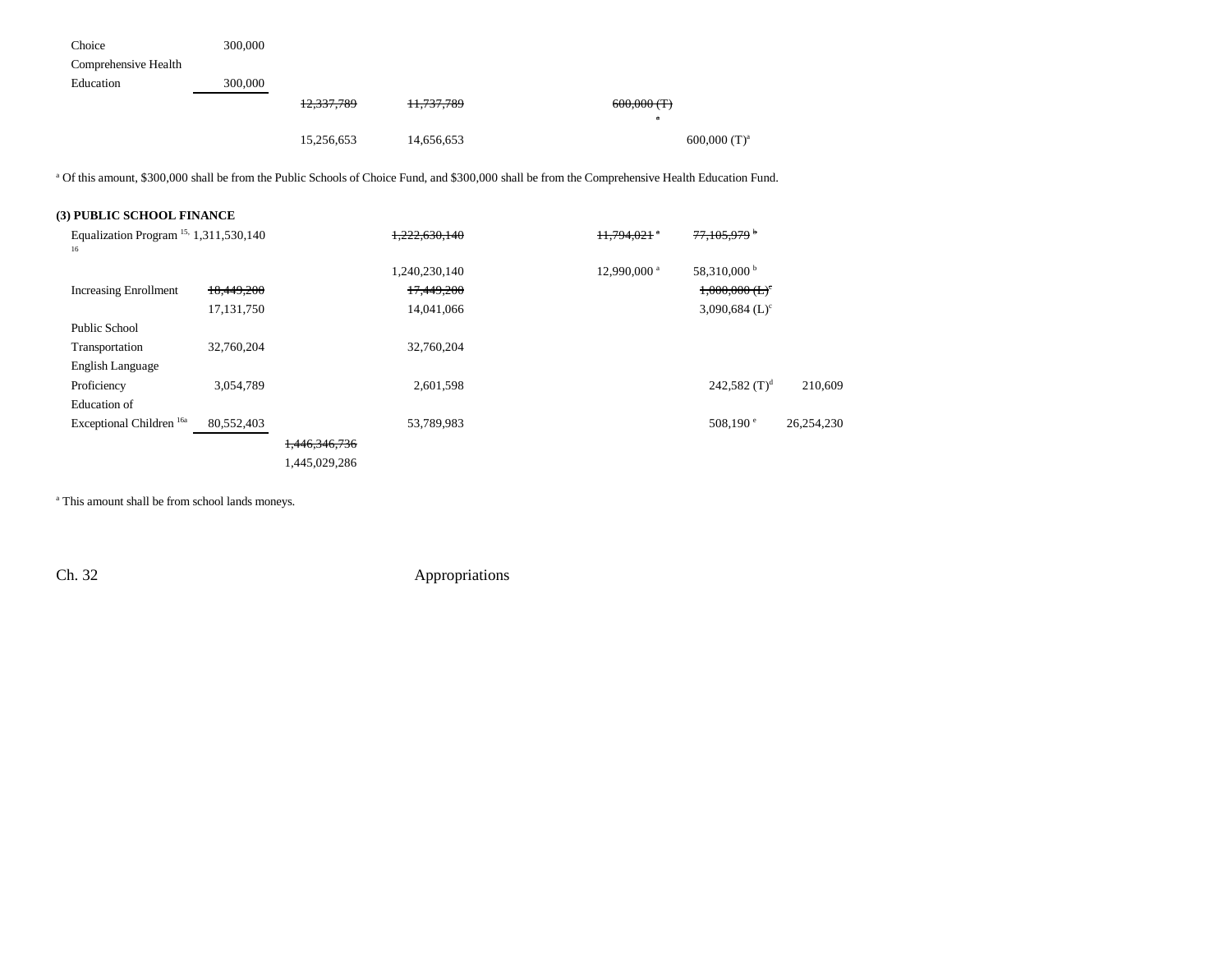|                 |              |                |                | <b>APPROPRIATION FROM</b> |               |   |                |
|-----------------|--------------|----------------|----------------|---------------------------|---------------|---|----------------|
| ITEM &          | <b>TOTAL</b> | <b>GENERAL</b> | <b>GENERAL</b> | <b>CASH</b>               | <b>CASH</b>   |   | <b>FEDERAL</b> |
| <b>SUBTOTAL</b> |              | <b>FUND</b>    | <b>FUND</b>    | <b>FUNDS</b>              | <b>FUNDS</b>  |   | <b>FUNDS</b>   |
|                 | \$           |                | <b>EXEMPT</b>  |                           | <b>EXEMPT</b> | ¢ |                |

<sup>b</sup> Of this amount, \$28,900,000 shall be from RESERVES IN the Property Tax Reduction Fund,  $f_1f_2f_3f_4f_5f_8f_4f_9f_9f_8f_8f_4f_9f_000$  shall be from school lands moneys derived from investment earnings on property sales, SALES, AND \$27,000,000 \$20,770,000 shall be from federal mineral leasing revenues, and \$3,514,947 shall be from reserves in school lands and federal mineral lease revenues. REVENUES.

c This amount represents an estimate of categorical program support funds to be replaced with local property tax revenue PURSUANT TO SECTION 22-44-103.5(2)(c)(III),

C.R.S., AND pursuant to Section 22-53-114(4)(a), C.R.S.

d This amount shall be from federal funds appropriated in the Department of Social Services.

e Of this amount, \$458,190(T) shall be from federal funds appropriated in the Department of Institutions, and \$50,000 shall be from a private grant.

#### **(4) APPROPRIATED SPONSORED PROGRAMS**

| Sponsored Programs <sup>17</sup> | 116,083,884 |             |  | $695,049$ <sup>a</sup> | 1,390,404                | 113,998,431 <sup>c</sup> |
|----------------------------------|-------------|-------------|--|------------------------|--------------------------|--------------------------|
|                                  | 116,268,444 |             |  | 655,265 <sup>a</sup>   | $1,614,748$ <sup>b</sup> |                          |
| Sponsored Programs               |             |             |  |                        |                          |                          |
| <b>Travel Expenses</b>           | 437,155     |             |  |                        | $108,525$ <sup>b</sup>   | 328,630                  |
| Elementary and Secondary         |             |             |  |                        |                          |                          |
| <b>Education Block Grant</b>     | 5,648,383   |             |  |                        |                          | 5,648,383 °              |
| <b>Education Block Grant</b>     |             |             |  |                        |                          |                          |
| <b>Travel Expenses</b>           | 51,617      |             |  |                        |                          | 51,617                   |
|                                  |             | 122,221,039 |  |                        |                          |                          |
|                                  |             | 122,405,599 |  |                        |                          |                          |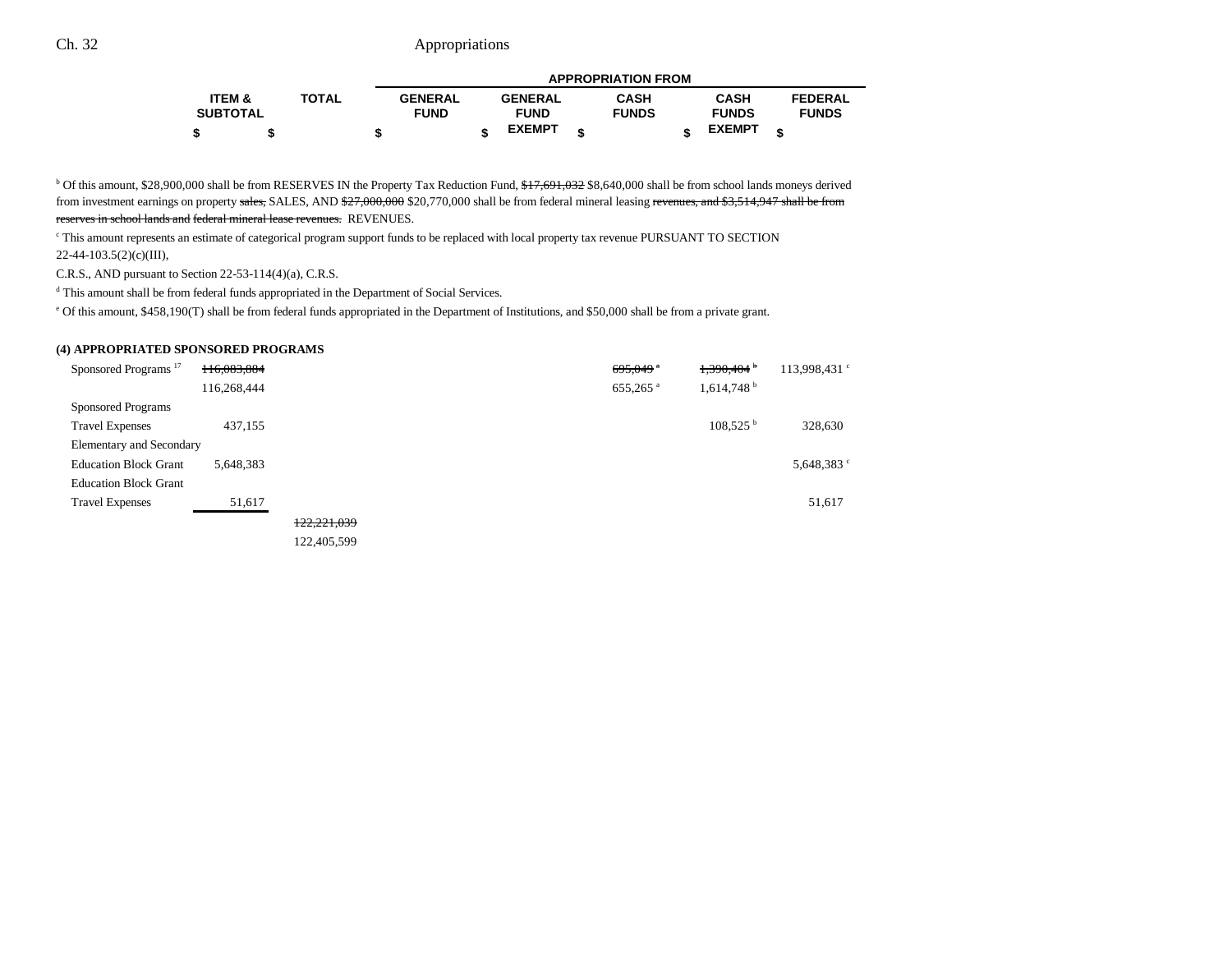#### <sup>a</sup> Of this amount, \$480,000 THIS AMOUNT shall be from fees and charges for workshops and conferences, and \$215,049(T) shall be from the Department of

#### Corrections.

#### CONFERENCES.

b Of these amounts, \$1,000,000(T) shall be from federal funds appropriated in the Department of Social Services, \$192,429(T) shall be from federal funds appropriated in

the Department of Public Safety, \$224,344(T) SHALL BE FROM FUNDS APPROPRIATED IN THE DEPARTMENT OF CORRECTIONS, \$8,000(T) shall be from federal funds

appropriated in the Department of Transportation, \$75,000(T) shall be from federal funds appropriated in the Office of the Governor, and \$223,500 shall be from miscellaneous

grants and awards. Included in this amount is \$6,254 in indirect cost assessments.

c Included in these amounts is \$572,949 for payment of indirect cost recoveries.

#### **(5) SCHOOL FOR THE DEAF AND THE BLIND**

#### **(A) School Operations 18**

| <b>Personal Services</b>  | 5,674,851   |                        |                        |                           |
|---------------------------|-------------|------------------------|------------------------|---------------------------|
|                           | (144.3 FTE) |                        |                        |                           |
| <b>Operating Expenses</b> | 298,706     |                        |                        |                           |
| <b>Travel Expenses</b>    | 6,994       |                        |                        |                           |
| <b>Utilities</b>          | 225,265     |                        |                        |                           |
|                           | 6,205,816   | 5,232,312 <sup>a</sup> | $889,062$ <sup>b</sup> | $84,442$ (T) <sup>c</sup> |
|                           |             |                        | 38,952 $^{\rm b}$      | 934,552 $(T)^c$           |

a Of this amount, \$81,878 is appropriated pursuant to federal court order and is exempt from the statutory limit on state general fund appropriations pursuant to Section 24-75-201.1(1)(a)(III)(B), C.R.S.

<sup>b</sup> Of this amount, \$850,110 shall be from per-pupil operating revenue funds, and \$38,952 THIS AMOUNT shall be from tuition payments received pursuant to Section 22-20-109, C.R.S.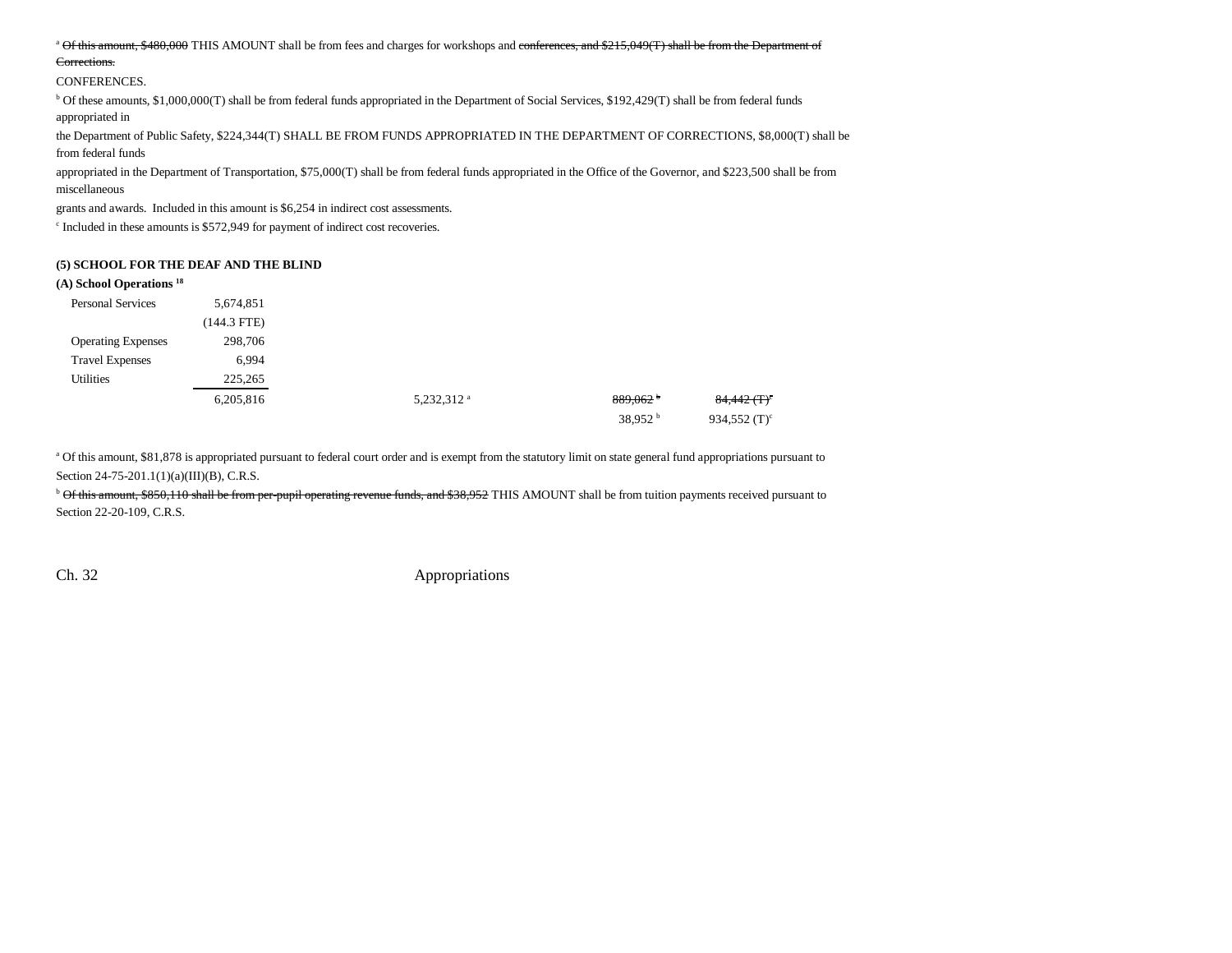|                   |              |                |                | <b>APPROPRIATION FROM</b> |               |                |
|-------------------|--------------|----------------|----------------|---------------------------|---------------|----------------|
| <b>ITEM &amp;</b> | <b>TOTAL</b> | <b>GENERAL</b> | <b>GENERAL</b> | <b>CASH</b>               | CASH          | <b>FEDERAL</b> |
| <b>SUBTOTAL</b>   |              | <b>FUND</b>    | <b>FUND</b>    | <b>FUNDS</b>              | <b>FUNDS</b>  | <b>FUNDS</b>   |
| \$                |              |                | <b>EXEMPT</b>  |                           | <b>EXEMPT</b> |                |

<sup>c</sup> This amount OF THIS AMOUNT, \$84,442 shall be from federal Child Nutrition Act funds appropriated elsewhere in the Department of Education. EDUCATION, AND \$850,110

SHALL BE FROM THE EQUALIZATION PROGRAM APPROPRIATION.

#### **(B) Special Purpose**

| Fees and Conferences | 20,000      |
|----------------------|-------------|
|                      | 67,500      |
| Summer Olympics      |             |
| Housing              | 10,000      |
| Grants               | 441,868     |
|                      | $(7.7$ FTE) |
| <b>Grants Travel</b> |             |
| <b>Expenses</b>      | 28,938      |
|                      | 500,806     |
|                      | 548,306     |

<sup>a</sup> Of this amount,  $20,000$  \$67,500 shall be from fees and charges for workshops and conferences, and \$10,000 shall be from housing reimbursements.

b This amount shall be from miscellaneous federal funds appropriated elsewhere in the Department of Education.

6,706,622 6,754,122